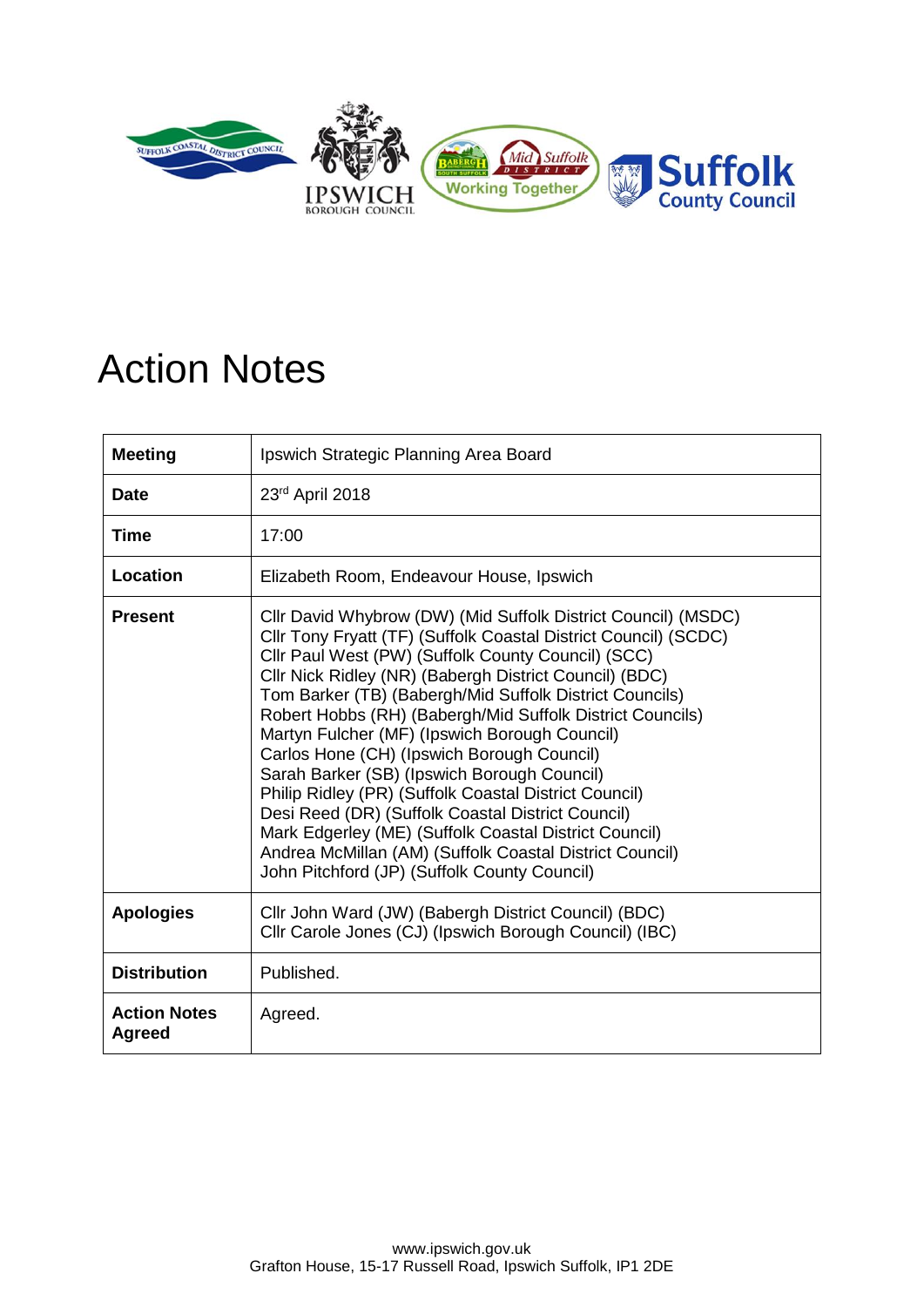|     |                                                                                                                                                                                                                                                           | <b>Action</b>                                                   | <b>Attachments</b> |
|-----|-----------------------------------------------------------------------------------------------------------------------------------------------------------------------------------------------------------------------------------------------------------|-----------------------------------------------------------------|--------------------|
| 1.0 | Action notes of meeting held on 26 <sup>th</sup> March<br>2018 and matters arising.                                                                                                                                                                       |                                                                 |                    |
| 1.1 | It was agreed that the action notes from the<br>meeting held on 26 <sup>th</sup> March 2018 were an accurate<br>record. IBC to publish on ISPA Board webpage.                                                                                             | CH to publish<br>notes on<br>website.                           |                    |
| 2.0 | Review revised Terms of Reference following<br>the last IPA Board                                                                                                                                                                                         |                                                                 |                    |
| 2.1 | It was agreed that the minor amendments to the<br>revised Terms of Reference were acceptable to all<br>parties.                                                                                                                                           |                                                                 |                    |
| 2.2 | The issue of the secretariat needs to be discussed<br>further, however IBC to produce and publish the<br>action notes of this meeting.                                                                                                                    | TB, MF and<br>PR to<br>discuss<br>secretariat<br>issue further. |                    |
| 2.3 | It was agreed that the revised Terms of Reference<br>would be published on ISPA Board webpage.                                                                                                                                                            | CH to publish<br>amended<br>Terms of<br>Reference.              |                    |
| 3.0 | <b>Review draft Statement of Common Ground</b><br>(based on the framework presented at the last<br><b>IPA Board)</b>                                                                                                                                      |                                                                 |                    |
| 3.1 | AM presented an early draft of the Statement of<br>Common Ground.                                                                                                                                                                                         |                                                                 |                    |
| 3.2 | Regarding item 5d, 'Agreeing an approach to the<br>delivery of housing requirement'. Ipswich is<br>continuing to work on its SHELAA to identify the<br>amount of land suitable, available and achievable<br>for housing and employment development.       |                                                                 |                    |
|     | Ipswich will produce a figure in advance of the next<br>board meeting. Ipswich reported that they are<br>adopting a flexible approach and<br>reviewing<br>previously allocated employment sites, however<br>there was still likely to be some unmet need. |                                                                 |                    |
|     | The<br>board acknowledged that agreeing<br>an<br>approach to the delivery of housing requirement<br>should be an agenda item for the next IPA board<br>meeting.                                                                                           |                                                                 |                    |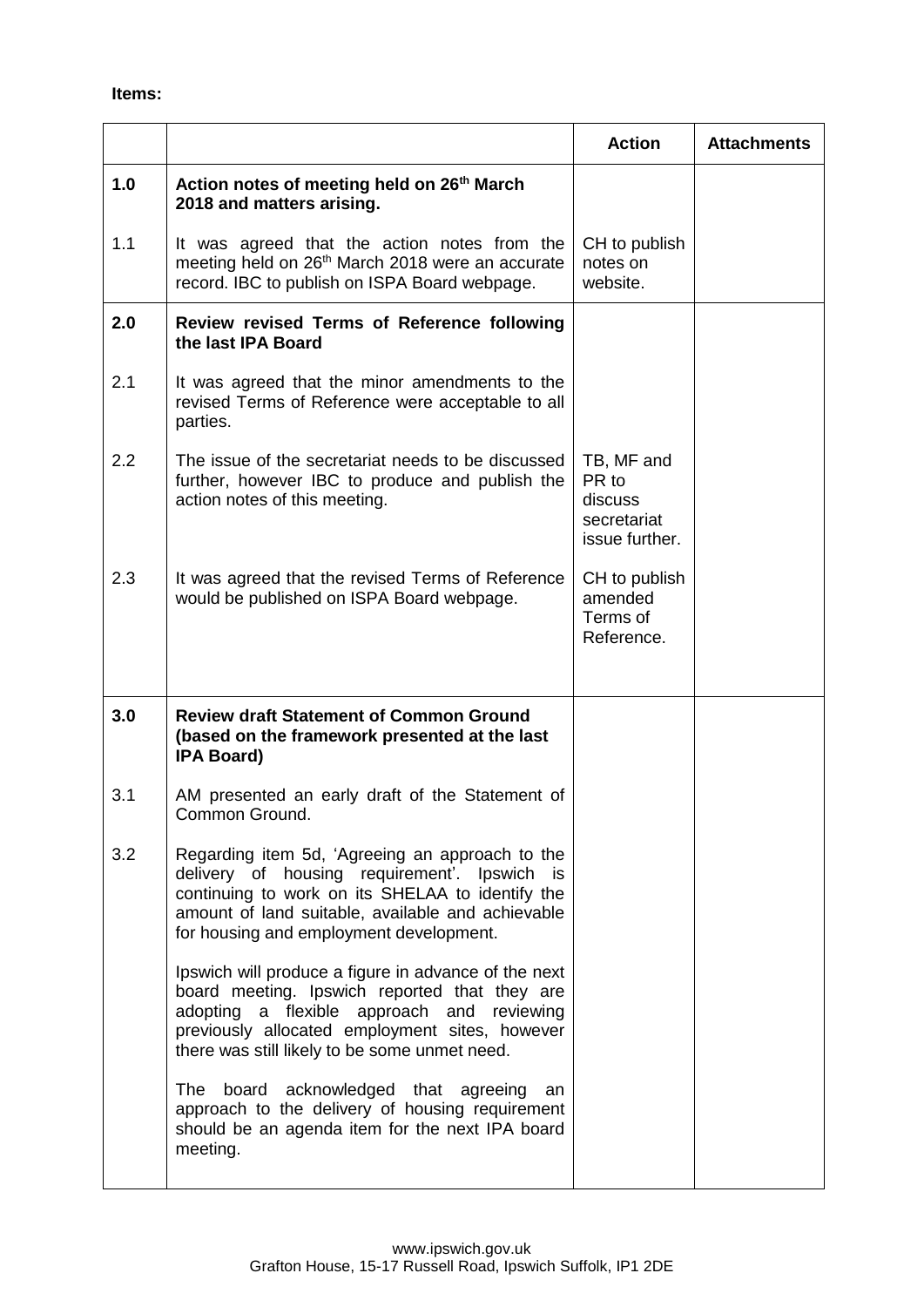| 3.3 | Regarding 5i, 'Strategic infrastructure priorities', the<br>Board debated what would be needed to support a<br>successful funding bid for a northern route. The<br>Board acknowledged that it would be appropriate to<br>include reference to the Ipswich northern route in<br>the complementary policies, in terms of the<br>potential routes and any associated growth being<br>a driver for future Local Plan reviews. |  |
|-----|---------------------------------------------------------------------------------------------------------------------------------------------------------------------------------------------------------------------------------------------------------------------------------------------------------------------------------------------------------------------------------------------------------------------------|--|
| 3.4 | The board discussed the timing of the forthcoming<br>northern route consultation, due to take place in<br>summer 2018. DR advocated a need for clarity of<br>message about the northern route at each plan<br>stage. Planners need to be involved in the northern<br>route meetings to ensure the two work streams are<br>linked.                                                                                         |  |
| 3.5 | It was agreed that the term strategic infrastructure<br>would be defined in advance of the next board<br>meeting and a short list of joint infrastructure items<br>would be identified. It covers not only transport but<br>education, health and recreational infrastructure<br>also.                                                                                                                                    |  |
| 3.6 | On cross-boundary sites, it was suggested that<br>they could be addressed through separate<br>statements of common ground between the two<br>local authorities involved. However, there could be<br>items which are strategic infrastructure items and<br>cross boundary.                                                                                                                                                 |  |
| 3.7 | The Board supported the draft statement of<br>common ground and the list of strategic matters<br>presented. CH suggested the Board should also<br>consider gypsy and traveller sites under the list of<br>strategic matters and this was agreed.                                                                                                                                                                          |  |
| 4.0 | Review draft scope for complementary policies                                                                                                                                                                                                                                                                                                                                                                             |  |
| 4.1 | ME presented draft scope for complementary<br>policies, including:                                                                                                                                                                                                                                                                                                                                                        |  |
| 4.2 | 1. Presumption<br>in favour of sustainable<br>development.<br>Reflecting in policy the<br>presumption<br>favour of<br>sustainable<br>in<br>development as per the NPPF.                                                                                                                                                                                                                                                   |  |
|     | 2. Scale and location of growth. Policy to<br>reflect agreement on shared timescales,<br>requirements, jobs<br>housing<br>growth,<br>employment land requirements and the role<br>of Ipswich as the County Town in the retail<br>hierarchy.                                                                                                                                                                               |  |
|     |                                                                                                                                                                                                                                                                                                                                                                                                                           |  |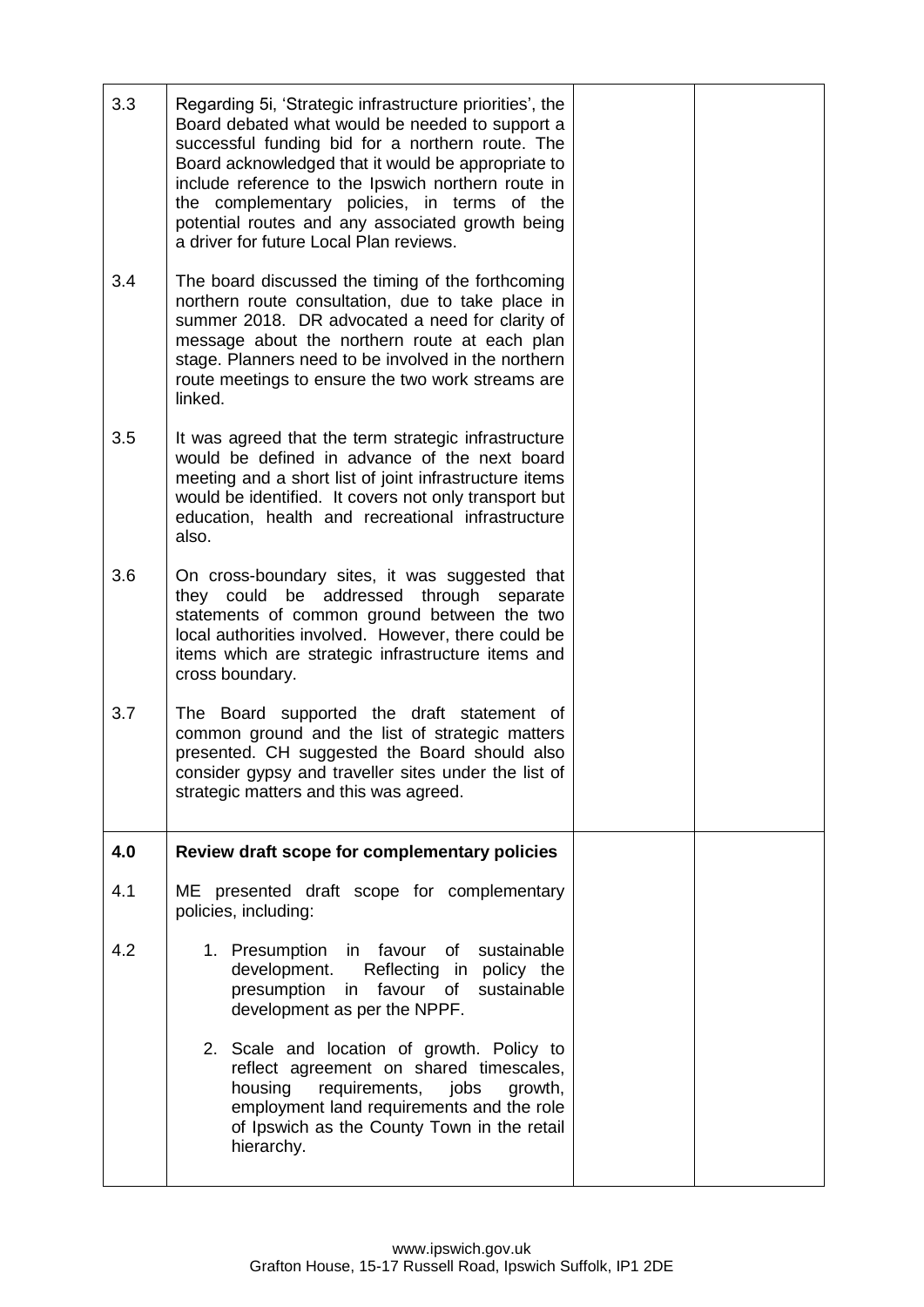| 4.3<br>4.4 | 3. Infrastructure. Identifying key infrastructure<br>priorities across the Housing Market Area<br>including the Ipswich Northern Route.<br>4. Environment. Reflecting commitment to<br>protect the historic and natural environment<br>across the Housing Market Area.<br>TF suggested that the draft policy topics be<br>amended to include reference to affordable<br>housing targets.<br>RH advised that affordable housing targets would<br>only emerge at the latter stages of the plan making<br>process following plan viability work. |                                                                                                                                          |  |
|------------|-----------------------------------------------------------------------------------------------------------------------------------------------------------------------------------------------------------------------------------------------------------------------------------------------------------------------------------------------------------------------------------------------------------------------------------------------------------------------------------------------------------------------------------------------|------------------------------------------------------------------------------------------------------------------------------------------|--|
| 4.5        | The Board supported the scope of the draft<br>complementary policies. It was agreed that the<br>draft complementary policies would be amended to<br>include reference to provision for Gypsies and<br>Travellers.                                                                                                                                                                                                                                                                                                                             | ME to<br>include<br>reference to<br>Gypsies and<br><b>Travellers in</b><br>revised draft<br>scope for<br>comple-<br>mentary<br>policies. |  |
| 5.0        | Any other business.                                                                                                                                                                                                                                                                                                                                                                                                                                                                                                                           |                                                                                                                                          |  |
| 5.1        | MF to liaise with PR to explore the possibility of<br>agreeing a common approach on viability work.                                                                                                                                                                                                                                                                                                                                                                                                                                           | MF/PR                                                                                                                                    |  |
| 6.0        | <b>Dates of Next Meetings.</b>                                                                                                                                                                                                                                                                                                                                                                                                                                                                                                                |                                                                                                                                          |  |
| 6.1        | 16:00, Wednesday 30 <sup>th</sup> May<br>16:00, Wednesday 27th June                                                                                                                                                                                                                                                                                                                                                                                                                                                                           |                                                                                                                                          |  |
|            | Location - Grafton House.                                                                                                                                                                                                                                                                                                                                                                                                                                                                                                                     |                                                                                                                                          |  |

| The full action notes of this meeting are assumed to be accessible to the public and to<br>staff, unless the chair claims an exemption under the Freedom of Information Act<br>2000. For detailed guidance about applying the exemptions visit http://www.ico.gov.uk/ |                                    |                                               |
|-----------------------------------------------------------------------------------------------------------------------------------------------------------------------------------------------------------------------------------------------------------------------|------------------------------------|-----------------------------------------------|
|                                                                                                                                                                                                                                                                       | These minutes contain information; | Please<br>insert an<br>" $x$ " if<br>relevant |
|                                                                                                                                                                                                                                                                       | 1. That is <b>personal data</b>    |                                               |